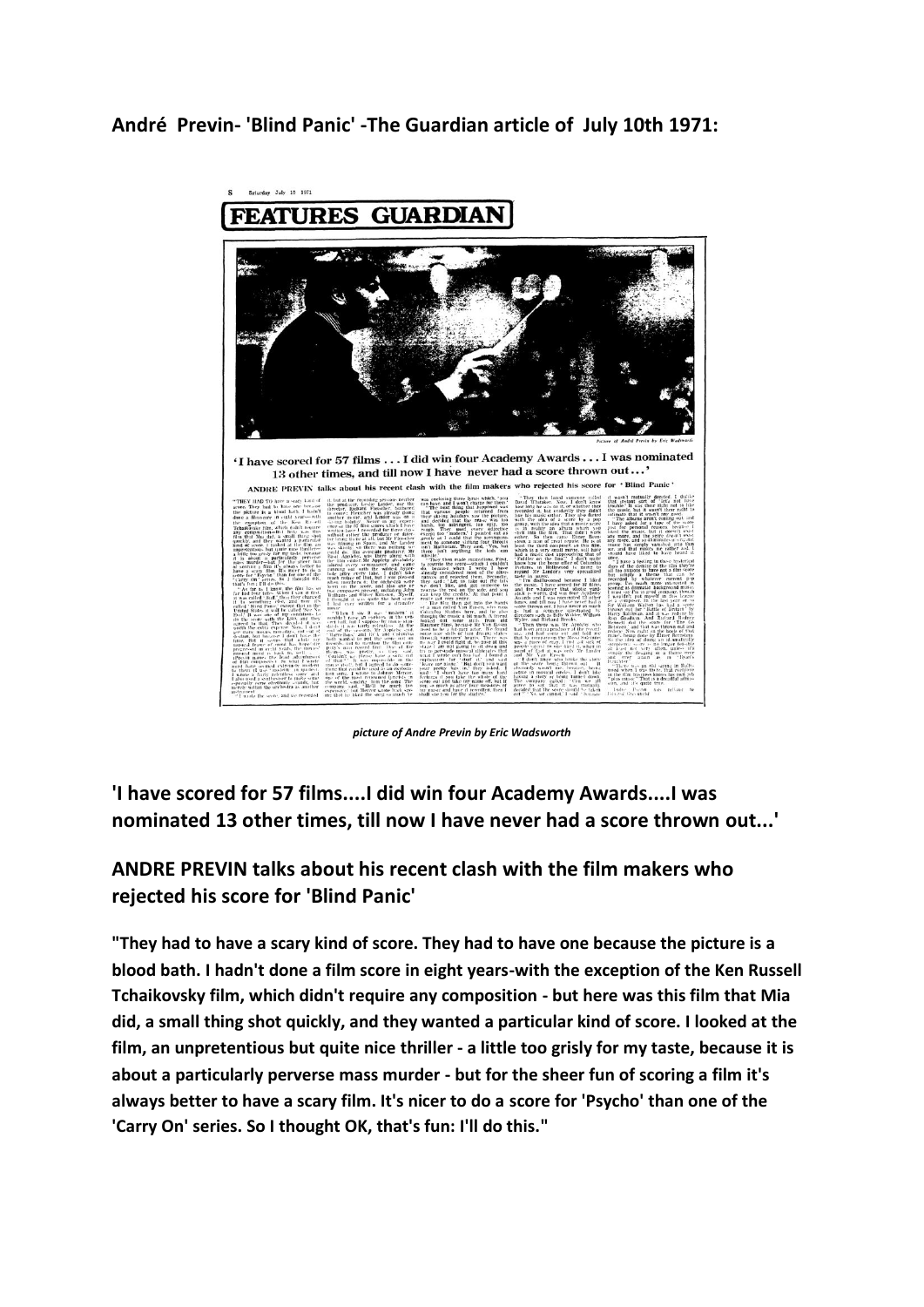**"As far as I know, the film has so far had four titles. When I saw it first, it was called 'Buff', then they changed it to something else, and now it's called 'Blind Panic', except that in the United States it will be called 'See No Evil'. It was one of my conditions to do the score with the LSO, and they agreed to that, they decided it was worth the extra expense. Now, I don't see many movies nowadays, not out of distain, but because I don't have the time. But it seems that while my musical frame of mind has hopefully progressed in eight years, the movies musical mind is back to, well....(Previn names the least adventurous of film composers). So what I wrote must have seemed extremely modern to them (I use 'modern' in quotes).**

**I wrote a fairly relentless score and I used a synthesiser to make some especially eerie electronic sounds, but merely within the orchestra as another instrument. I wrote the score, and we recorded it, but at the recording sessions neither the producer, Leslie Linder, nor the director, Richard Fleischer, bothered to come: Fleischer was already doing another movie, and Linder was on a ski-ing holiday. Never in my experience of 57 film scores which I have written have I recorded for three days without either the producer or director being there at all, but Mr Fletscher was filming in Spain, and Mr Linder was ski-ing, so there was nothing we could do. His associate producer, Mr Basil Appleby, was there along with the film editor. Mr Appleby absolutely adored every semiquaver, and came running out with the wildest hyperbole after every take. I didn't take much notice of that, but I** *was* **pleased when members of the orchestra were keen on the score, and also one or two composers present, including John Williams and Oliver Knussen. Myself, I thought it was quite the best score I had ever written for a dramatic movie."**

**"When I say it was 'modern', it wouldn't raise an eyebrow in the concert hall, but I suppose by movie standards it was fairly relentless. At the end of sessions Mr Appleby said 'Marvellous and RCA and Columbia both wanted to put the score out on records, not to mention the film company's own record firm. One of the themes was pretty, so they said 'Couldn't we please have a song out of that'. It was impossible in the movie itself, but I agreed to do something that could be used as an exploitation song. I wrote to Johnny Mercer, one of our most renowned lyricists, sending him the song. The company said, 'He'll be much too expensive,' but Mercer wrote back saying that he liked the song so much he was enclosing three lyrics which 'you can have, I won't charge for them.' "The next thing that happened was various people returned from their ski-ing holidays, saw the picture, and decided that the music was too harsh, too astringent, too ugly, too rough. They used every adjective except too 'modern'. I pointed out as gently as I could that someone slitting four throats isn't Mantovani. They said 'Yes, but there isn't anything the kids can whistle.'** 

**They then made suggestions. First to rewrite the score - which I couldn't do, because when I write I have already considered most of the alternatives and rejected them. Secondly they said: 'Let us take out some of the bits we don't like, and get someone to**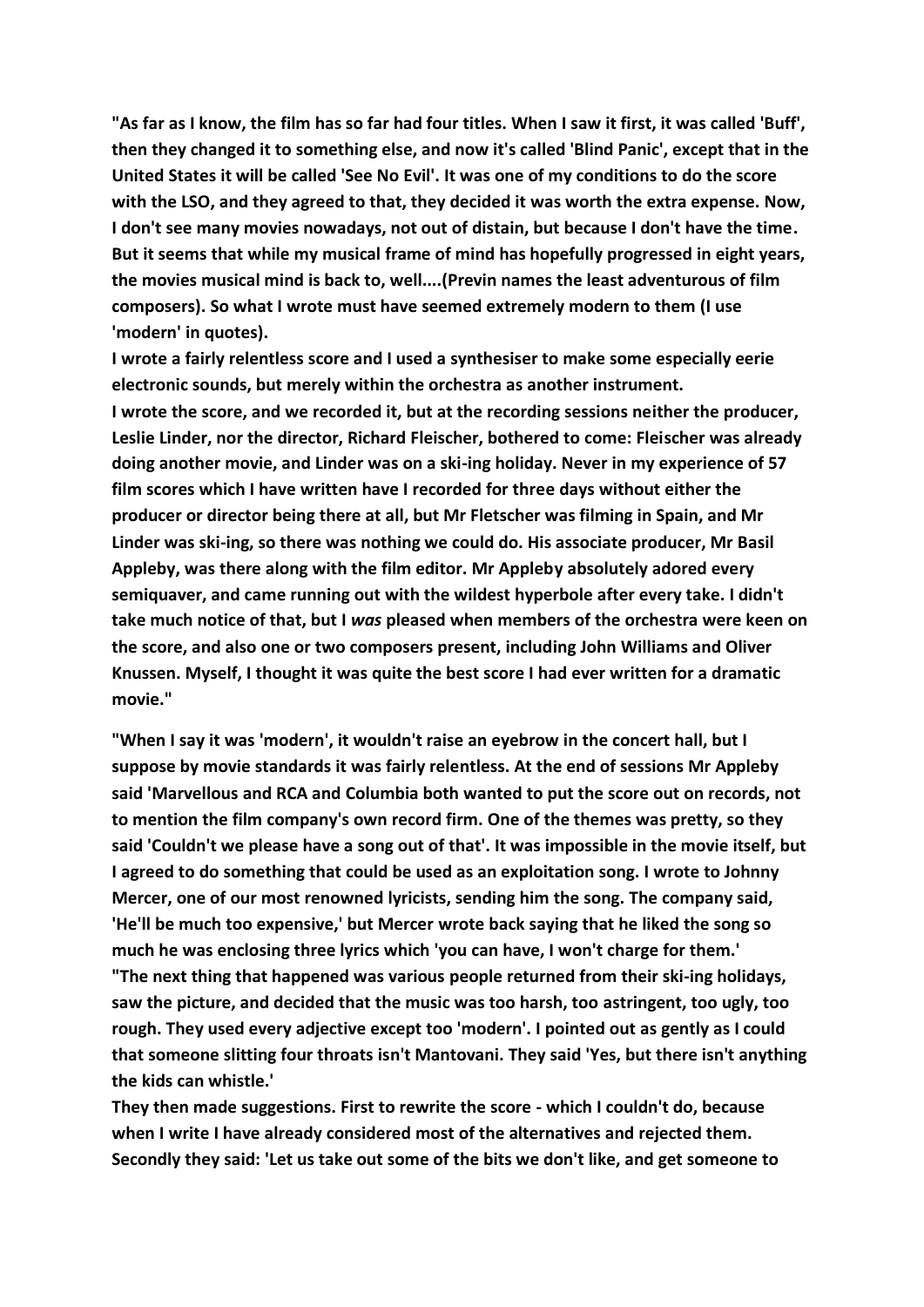**rewrite the rest on the side, and you can keep the credits.' At that point I got really very angry."**

**"The film then got into the hands of a man called Van Eissen, who runs Columbia Studios here, and he also thought the music a bit much. A friend looked out some stills from old Hammer films, because Van Eissen used to be a bit-part actor, we found some nice stills of him driving stakes through vampires' hearts. There was no way I could fight it, because at this stage I am not going to sit down and try and persuade music al illiterates that what I wrote isn't too bad. I found a euphemism for 'stuff it', and said 'leave me alone', 'But don't you want your pretty bits in', they asked. I said: 'I shan't have too many hard feelings if you take the whole of the score out and take my name of, but if you as much as alter four measures of my music and have it re-written, then I shall sue you for the studios.'**

**"They then hired someone called David Whitaker. Now, I don't know how long he was on it, or whether they recorded it, but evidently they didn't like his music either. They then flirted with the idea of a score by a pop group, with the idea that a movie score is in reality an album which you stick into a film. That didn't work either. So then came Elmer Bernstein, a man of great repute. He is at least the composer, so this film, which is a very small movie, will have had a music cost approaching that of 'Fiddler On The Roof'. I don't quite know how the home office of Columbia Pictures in Hollywood is going to regard Mr Linder's very specialised taste in music."**

**"I'm disillusioned because I like the music. I have scored for 57 films, and for whatever that idiotic yardstick is worth, did win four Academy Awards and I was nominated 13 other times, and till now I have never had a score thrown out. I have never so much as had a sequence questioned by directors such as Billy Wilder, William Wyler, and Richard Brooks."**

**"Then there was Mr Appleby who had been acting producer at the recordings and had come out and told me that by comparison the Missa Solemnis was a piece of crap. I just got sick k of people saying no one liked it, when in point of fact it was only Mr Linder and Mr Van Eissen."**

**"I don't know who broke the story of the score being thrown out. It obviously wasn't me, because being active in musical circles, I don't like having a story of being turned down. The company called: 'Can we all agree to say that it was mutually decided the score should be taken out.' No, we cannot' I said, 'because it wasn't mutually decided. I dislike that instant sort of 'let's not have trouble.' It their right to not like the music, but it wasn't their right to intimate that it wasn't any good."**

**"The albums aren't coming out, and I have asked for a tape of the score just for personal reasons, because I liked the music, but it doesn't exist anymore, and the score doesn't exist anymore, and so 45 minutes of original music has simply vanished into thin air, and that makes me rather sad. I should have liked to have heard it once."**

**"I have a feeling in these hysterical days of the demise of the film they're too anxious to have not a film score by simply a theme that can be recorded by whatever current pop group. I'm much more interested in scoring as dramatic background music. I must say I'm**